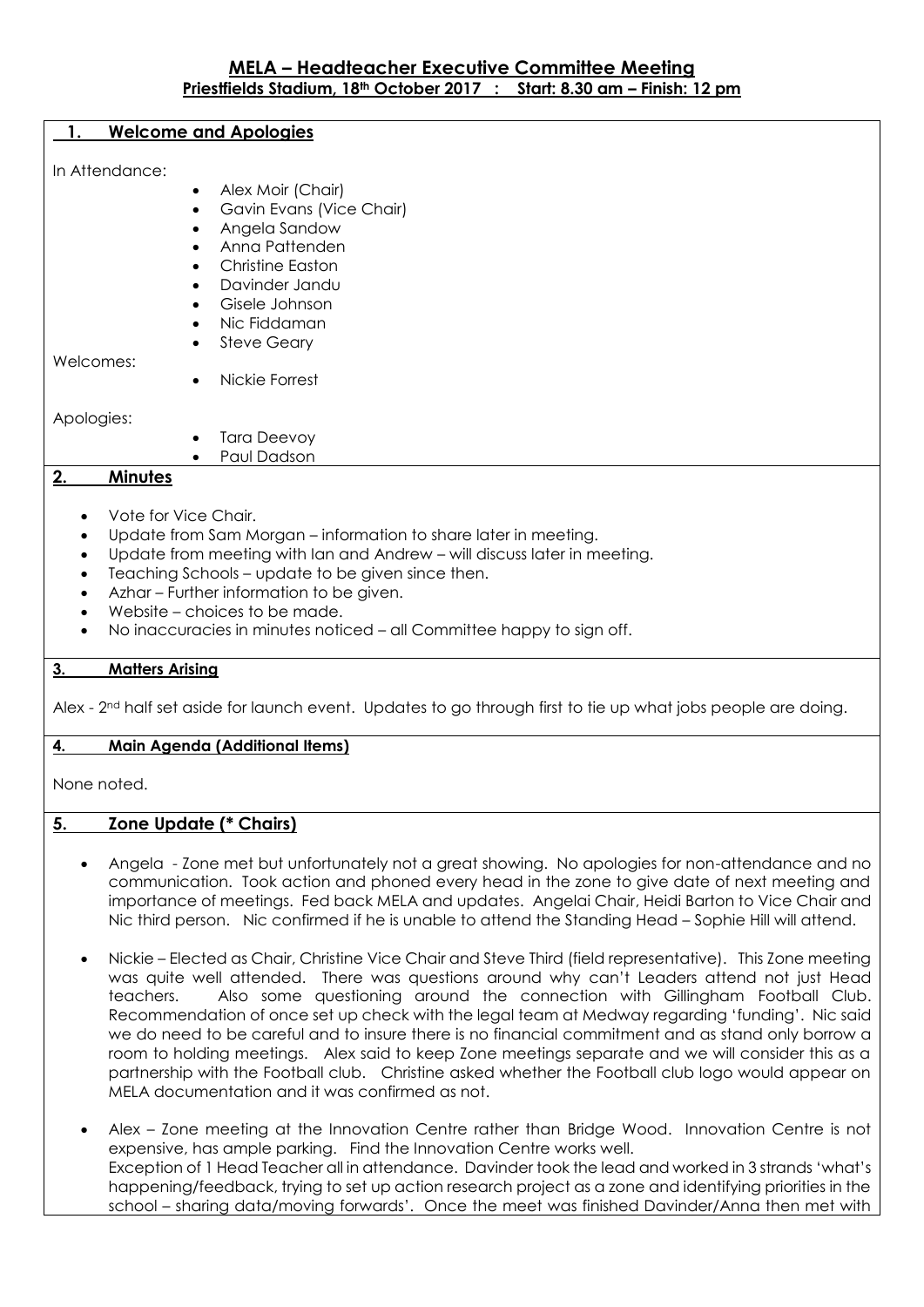Deputies. Anna said this was similar to the meet with Heads. This worked really well and the Deputy Heads felt valued.

 Gisele – Tara Chair, Gisele Vice Chair and Gavin third. Everyone in Zone enthusiastic about the launch event. Half schools attended the Zone meeting. Lots of interest about attending the launch.

Nic thought post Zone meetings with Deputies is a good idea. If all go back and recommend might get more people interested.

## **ACTION: ALL ZONES TO SET MEETINGS UP FOR DEPUTIES OR REPRESENATIVES.**

## **6. Vision Statement / Terms of Reference (GE)**

Gavin – slight change made to the Vision Statement & TOR. Head teacher swapped for Leaders and TORs condensed to 2 pages.

## **ACTION: GAVIN TO EMAIL BOTH VISION STATEMENT AND TOR'S**

## **7. ICT / Communication (AM/GE)**

Alex – number of issues with regards to the comprehensive Head Teacher address list supplied by Medway. Been working with Marc and initially it was set up by a code that sends out emails to Head Teachers. First email sent out in the Summer Holidays was sent to all heads and secondary's. Then it was re set up with a primary list – but Infants/Juniors was not receiving. There is a separate junior/infants and primary list. Currently being re worked on. If Head Teachers have not linked the headteacher@ address to the personal email address they won't receive communication. Medway have said at Head teachers change so quickly if sent to personal address they won't receive, it will need to be linked.

Gavin – when looking at the headed paper they have set email address up as @priestfield.com. Originally when met with Paul it was agreed that Gavin's apprentice would manage the email address which is [Mela.Medway@gmail.com](mailto:Mela.Medway@gmail.com) – so not linked to Priest fields.

Nic – need to use a school address as point of contact. Gavin suggested using his Apprentice and school address as c/o.

Email address is fully function for [MELA.Medway@gmail.com.](mailto:MELA.Medway@gmail.com)

By the end of this week want official information to go out to schools RSVP so we can let people know space.

# **8. KPIs for NELFT (GE/AM)**

Gavin – (see attached email chain) – Gavin will send out electronic copies

## **ACTION: GAVIN TO SEND OUT EMAIL WITH CHAIN**

#### **9. Logo / Website Update (SG)**

Paul who created the website / header etc has changed primary colours as requested, however Nic asked that the yellow is made darker – possibly a gold or dark yellow as it doesn't always show up very well. Contact details need to be changed to reflect agreed address and MELA email address.

## *Stationery chosen by the Committee:*

| Headed paper          | -                        | Option 2 (inline format)           |
|-----------------------|--------------------------|------------------------------------|
| <b>Business cards</b> | $\overline{\phantom{a}}$ | Option 3 (as matches Headed Paper) |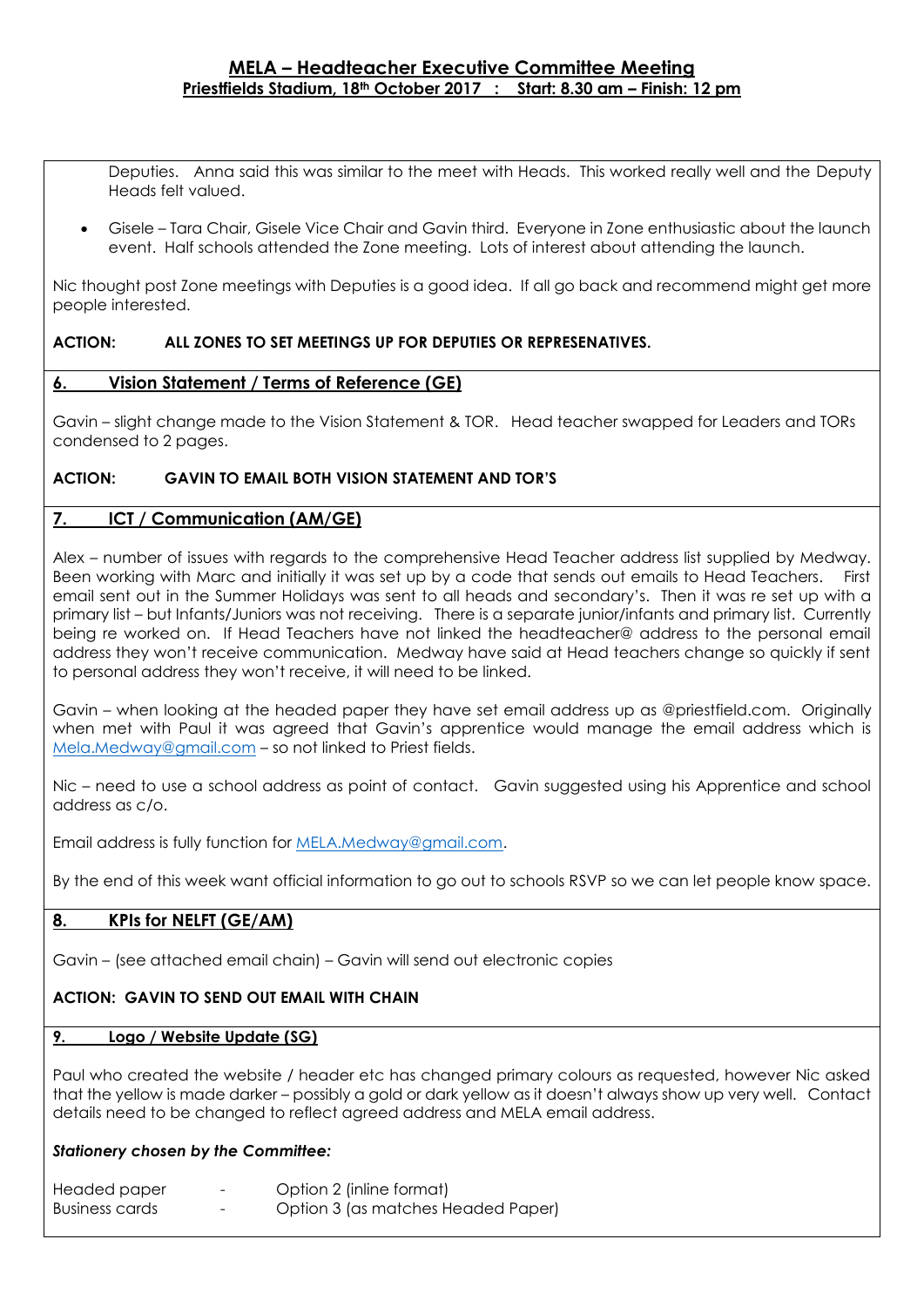Business cards to be left blank, not personal. Personal details can be handwritten on back if needed but to keep them generic.

# **Website:**

TOR's, Zone Information and Vision Statement to be included on the website.

Alex asked whether the website would be accessible by password as concerned around some of the 'confidential' aspects of the minutes being made public. Whilst wanting to keep MELA as transparent and all agreed that minutes should be made as public as possible there may be times where some information would need to be made confidential.

Nic suggested for now it is kept very simple, the website should be about MELA. At the present time it's not the best idea to endorse anything as we are not in that position, so currently we will not include links page.

Once the website is set up there will be training by Paul for anyone who wishes to have training.

Need to link to launch event.

## **ACTION: STEVE – SPEAK WITH PAUL TO:**

*CHANGE SHADE OF YELLOW ON LOGO CHANGE POSTAL AND EMAIL ADDRESSES – LETTER HEAD / BUSINESS CARDS TOR'S / VISION STATEMENT / ZONE INFO – TAB ON WEBSITE*

## **10. Mela Networking Update (AM/GE/DJ/AP/SG)**

Alex – Gillingham have kindly provided us a venue/Paul Scally's office for the last MELA meeting where lunch was provided of buffet and tea/coffee.

Venue of boardroom at Gillingham was provided to us for use on today's meeting. 1st December regional school office. January 17<sup>th</sup> full day which is next committee meeting. Nothing has been asked for beyond that. Launch event is being held in the Great Hall on 27<sup>th</sup> November where coffee/refreshments and Christmas Dinner is being provided. No further requests have been made in respect of promotion or activity. Assistance with the logistics of the website and design and venue has been gratefully received and has been very helpful to MELA. No requests for payment has been made of any sort.

Alex – in terms of LA there has been two subsequent meetings with Ian Sutherland and Andrew Mackness, Azhar Mobin and Martin Potter - which was attended by Davinder, Christine, Alex and Steve. MELA has completed their end of the deal and in a position ready.

No meetings have been set – further to discussions with other organisations they were not aware of MELA, there doesn't seem to be joined up thinking. No structure in place as yet. Ian / Andrew said about a transformation and to be set up from January, and as result from the launch we would be able to go with clear heads as to what needed. We are functioning zones with completed work and ready to give views.

Azhar spoke about their strategic plan, at present its unclear how we will fit into the plan and who will be doing what. Lots of pressure was applied but told these are in place for January. No date fixed with decisions made in zones and launch event.

LA said a transformation / learning and development group will be ready for January.

Alex said there was a suggestion that MCG will sponsor going forward £5,000 a year. Vikram and Freddie will be working with Davinder on prospect of it happening. New commercial organisation Ocelot.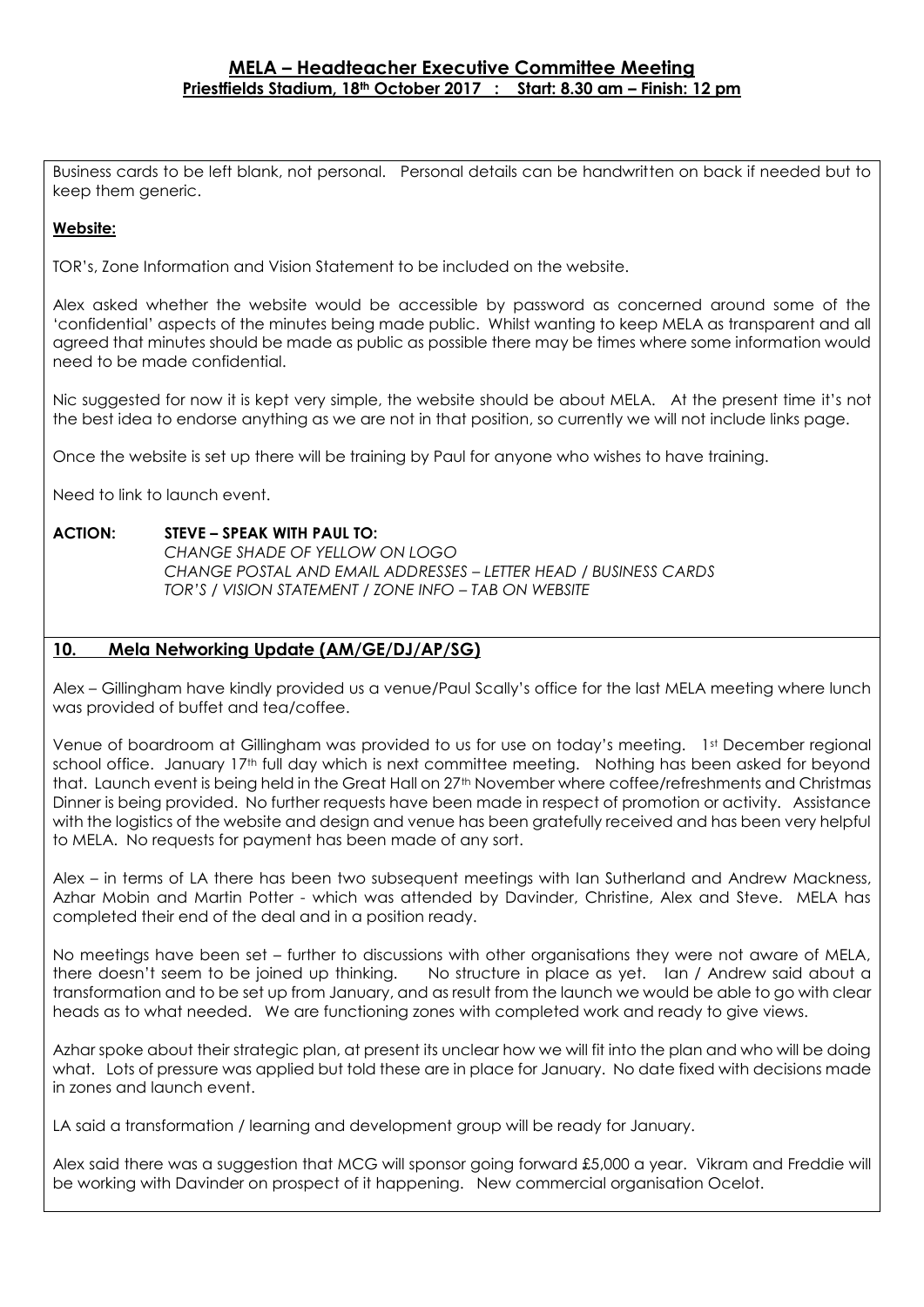Nic – when new Medway trading group puts out first set advertising and we sponsor head teacher's association – anyone reading that will think the head teachers are endorsing Medway commercial wing. That is the worry.

Alex questioned whether we will have to be part of promoting and endorsing the things they put out.

Meeting on the 7<sup>th</sup> with Vikram – Davinder will clarify.

Steve – if have more sponsors it will water it down.

Gavin – need to be careful on how they use the name MELA.

Alex - Secondary Schools – voted to come to this meeting. Positive having a secondary group open to working with us. It was said no to attending today's meeting but met Kim Gunn yesterday secondary association lead, and was able to talk about how enthusiastic the secondary association is working with us / partnership / any level we want. Think clashes with another meeting but anyone from this association to go on Friday  $17<sup>th</sup>$ November 8am to say how we are doing association. Kim to attend our meeting on January 17th to talk about what they do in secondary association. What they find difficult working with primary sector – projects can work with. Positive dialogue.

Regional Schools Commissioner December 1 – Dominic coming here. Happy for representations from zones to attend, 1pm – 3pm. Need to get out meeting positive head work with Regional Schools Officer, improve outcomes in Medway. Hopefully to try and find things out early in Medway.

Davinder – if we were to meet prior to meeting with Dominic – we can attend with clear agenda and grouping questions and professional way forward.

Gavin – could link together introduce website/logo/email do you have a question for Dominic email MELA.. Collate and put forward ones those beneficial.

Davinder – feedback to zones and ask for common threads rather than specific questions.

Alex – invited Wendy Vincent 0-25 person to come to January  $17<sup>th</sup>$  – 10am. Not replied.

Didn't meet Gary Ratcliffe his car broke down and said contact but still not spoken. Anna spoke with Heather (DASCO), Davinder / Alex came along at end. Very helpful and very interesting how its evolved and changed. Offer there for any school improvement various priorities happy to help out if they can help DASCO half the size of Medway. One quarter of Kent Association. KSA had given them funding to start with now dried up and going to schools £2 per pupil now £4.

Try and get her in January 17th.

Davinder – contacted 1 or 2 local companies sponsor support association Ian Hawkins KPS get 1% discount on buys and total of spends he would donate 1% to association. Could he come to launch date to share opportunities – said get back after today's meeting. Contacted local computer company – Medway computers components. On holiday at the moment. Didn't contact the agency as needed to see how people feel.

(WEBSITE opportunity to share staffing opportunities and recruitment – do tab, not populate).

Davinder schools would benefit if paying £1 a child schools will get something back with 1%.

Emailed a printing company – not got back.

Nic – can see how sponsorship can help in future. But sponsorship now if we take from them we will be giving them the green light to use our name and right now it's about how MELA use their name.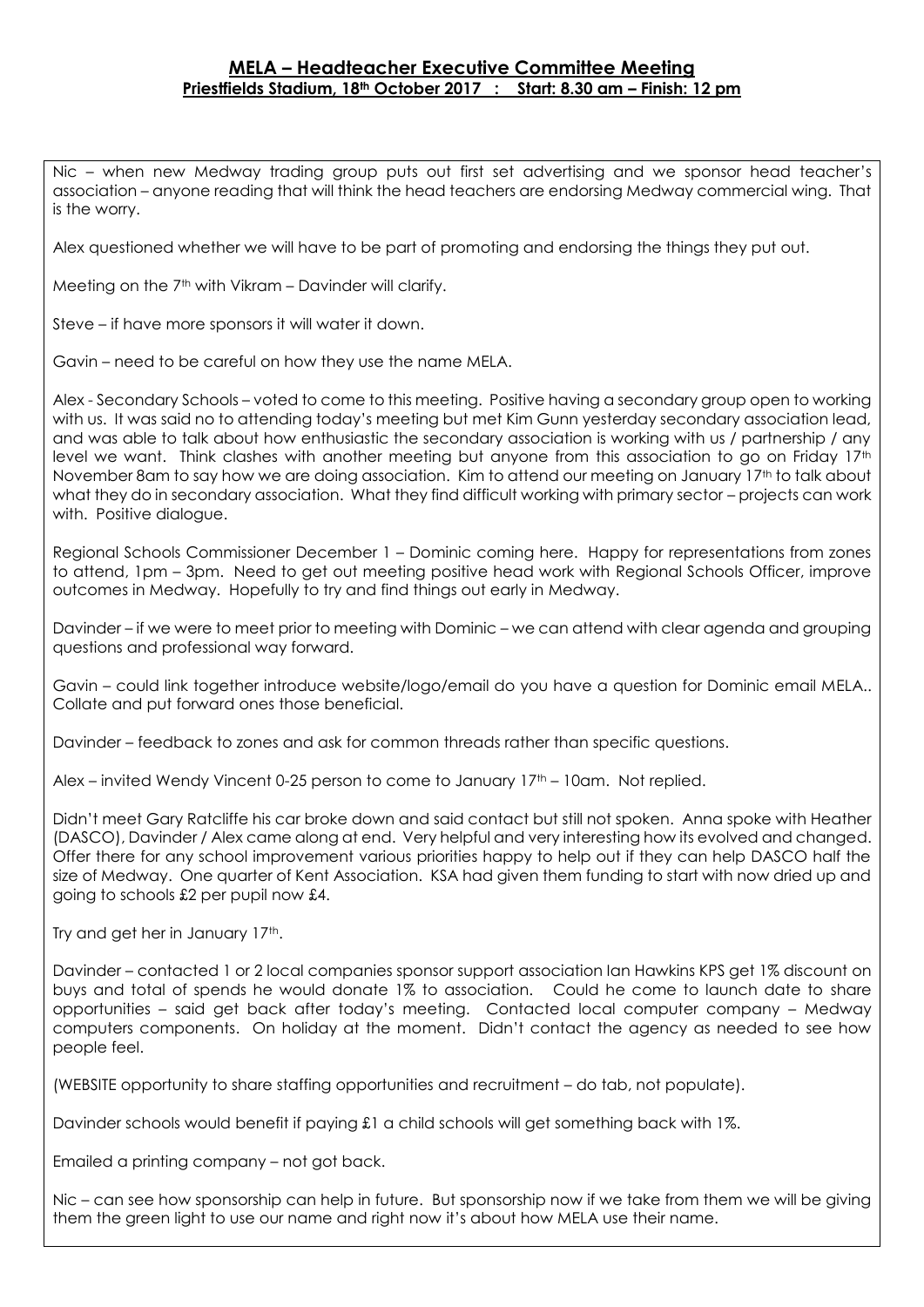Davinder - If support local businesses there is a chance some of our children could be employed in the future if the business grows.

School improvement team Kevin / Rebecca if want quality CPD and speakers there will cost, and certainly if we can buy CPD from key speakers nationally it gives us status. That can't happen from £15,000 and £1 a child.

Alex – can't do now but over next couple months we need to set values and rigid rules on how people can use / demands on what happens with money set to school improvement.

Nic – 2/3 yrs down the line track record if something goes pear shaped you are in a better position. We are just very new, no track recording if first thing something goes wrong hits us.

Anna – met with Esther on Friday, Teaching Schools, have separate programmes. Went to zone meeting but very interested in launch event. Quite happy to sit down after the event to look and sign post where can help CPD. Very positive working in the future.

# **11. Main Agenda (Central Focus) Launch Event (0- 25 lead) and Kim Gunn (Secondary Chair)**

Alex - One key speaker short due to unable to make contact with Baroness Sue Campbell and cricket coach unable to help. Looking for someone exciting and motivating, perhaps with education knowledge/feel – to follow Simon Weston. Nic to make contact with Roy Hodgson/representative to see whether he has availability. Upon receiving answer Nic will make contact with Davinder / Anna have taken on the challenge to work through a list of recommended potential speakers. To work on rotation contacting speakers and to let Alex know by Friday.

Simon Weston is charging £2,500 for his talk and would like the second speaker to be around the same or less. Post launch would like to still hold £10,000 in the account.

Steve – will create a flyer email to send out to all which will indicate Simon Weston will be talking, key interesting points of the day – to grab attention. Reply slip will also be sent with names/dietary requirements to be returned to the MELA email. Itinerary of the day will be sent out later date with second speak information.

Alex suggested providing blank Christmas cards at the end of the evening where people can write a few words of feedback should they wish.

Gavin suggested that all Zones identify their priorities and reply by 10th November. MELA can then meet with a priority list. Next chair of zones plus Gavin/Alex to meet on 16<sup>th</sup> November at 11am to discuss the launch day. All to meet on 22nd at 10.00 am at Luton.

Alex will email Gwen to make a viewing of the room lay out / pianist / break out hall etc. Possibly set up to meet on the afternoon of 22<sup>nd</sup> to visit.

## **BREAK DOWN OF THE DAY (as it stands)**

| Arrival of guests – signing in / registration (tea/coffee)<br>Alex giving welcome presentation and Terms of Association<br>Simon Weston (Guest Speak 1)<br>Break (teas/coffees and market place visit / pianist)<br>Second Speaker<br>Alex 'importance of data sharing, working together in zones'<br>2 <sup>nd</sup> Break<br>Zone work (set up of dinner hall)<br>Christmas Dinner & Wine | 8.30 am to 9.00 am<br>$9.00 \text{ cm} - 9.15 \text{ cm}$<br>$9.15$ am $-10.45$ am<br>$10.45$ am $-11.15$ am<br>11.30 $\text{cm} - 12.30 \text{ pm}$<br>$12.30$ pm $-12.45$ pm<br>$12.45$ pm $-13.15$ pm<br>$13.15$ pm $-14.30$ pm<br>$2.30$ pm $-5.00$ pm |
|---------------------------------------------------------------------------------------------------------------------------------------------------------------------------------------------------------------------------------------------------------------------------------------------------------------------------------------------------------------------------------------------|------------------------------------------------------------------------------------------------------------------------------------------------------------------------------------------------------------------------------------------------------------|
| End of Launch                                                                                                                                                                                                                                                                                                                                                                               | 5.00 pm                                                                                                                                                                                                                                                    |
|                                                                                                                                                                                                                                                                                                                                                                                             |                                                                                                                                                                                                                                                            |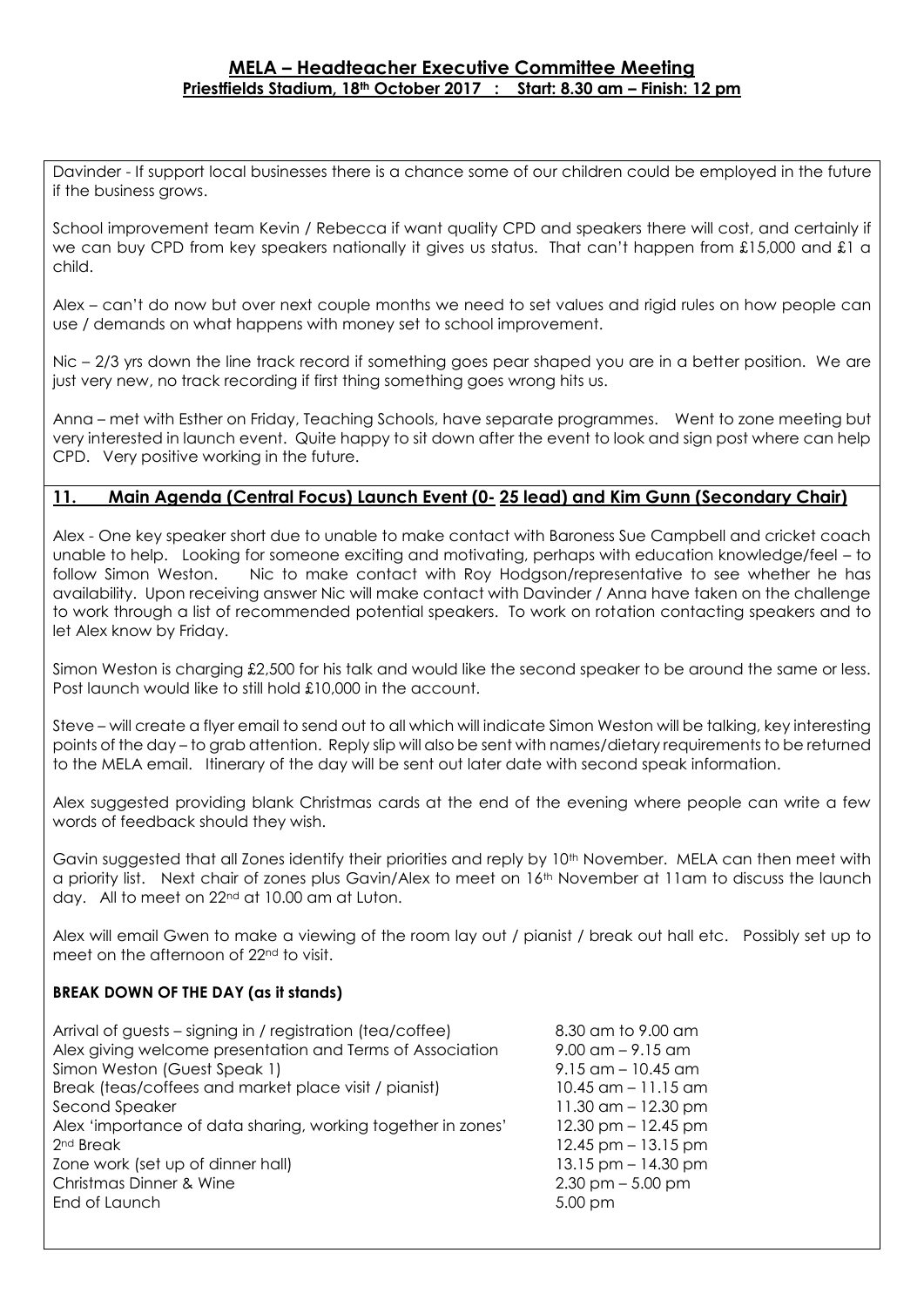#### **TO PREPARE BEFORE DAY**

Registration forms (clip board / pens / paper) Confirm with speakers any requirements / needs for the day Microphone / stage equipment for speakers Pianist requirements (on confirmation of Nicks contact) Market place – map of market place / grouped sections Christmas cards / post box / pens for feedback Confirm times for tea/coffee with Gillingham All to make contact with relevant people for market places (KPS / LA / Teaching Schools / Teach First / NHT / School Direct / Premium Pathways / KPS/ Local Computer Company / Printers / Schools Direct / 3Js / Karen Smart. Once confirmed to let Angela know so a list can be compiled. **ACTION: NIC – MAKE CONTACT WITH ROY HODGSON CONTACT DAVINDER WITH RESPONSE DAVINDER UPON NICKS CONTACT TO WORK WITH ANNA THROUGH LIST IN ROTATION OF POSSIBLE SPEAKERS – TO LET ALEX KNOW BY FRIDAY OF OUTCOME OR SITUATION. STEVE – DRAFT EMAIL TO ALL HEADS INVITING TO LAUNCH ON 27TH, TOGETHER WITH REPLY SLIP/DIETARY REQUIREMENTS. INITALLY SEND TO ALEX BY FRIDAY. NIC – SPEAK TO CONTACT PIANIST IF CAN PLAY DURING BREAK INTERVAL ALEX – EMAIL GWEN TO ARRANGE VIEWING OF ROOMS NIC** - S**PEAK TO HIS PENSION / ACCOUNTANTS TO SEE WHETHER THEY CAN HOLD A STAND AT THE MARKET PLACE. GAVIN – TO ASK APPRENTICE TO SET UP A REGISTER SHEET FOR THE DAY ALL – MAKE CONTACT RE: MARKET PLACES AND ONCE CONFIRMED LET ANGELA KNOW SO A LIST CAN BE COMPILED. 12. Other invites? MCG/Ocelot/Medway School Improvement/Alternative School Improvement** Wendy Vincent Kim Gunn **Heather**  Ocelot/Medway Commercial Group - 12 pm (Kevin or Rebecca). Early years Stewart Bean

## **13. Other Agenda Items – Review of Launch / Moving forwards**

#### *Next Meeting*

January 17th **Priestfields** 8.30 am

- Start with feedback from launch event 8.30 am
- Wendy Vincent 10 am
- Kim Gunn 11am
- Heather 11.30 am